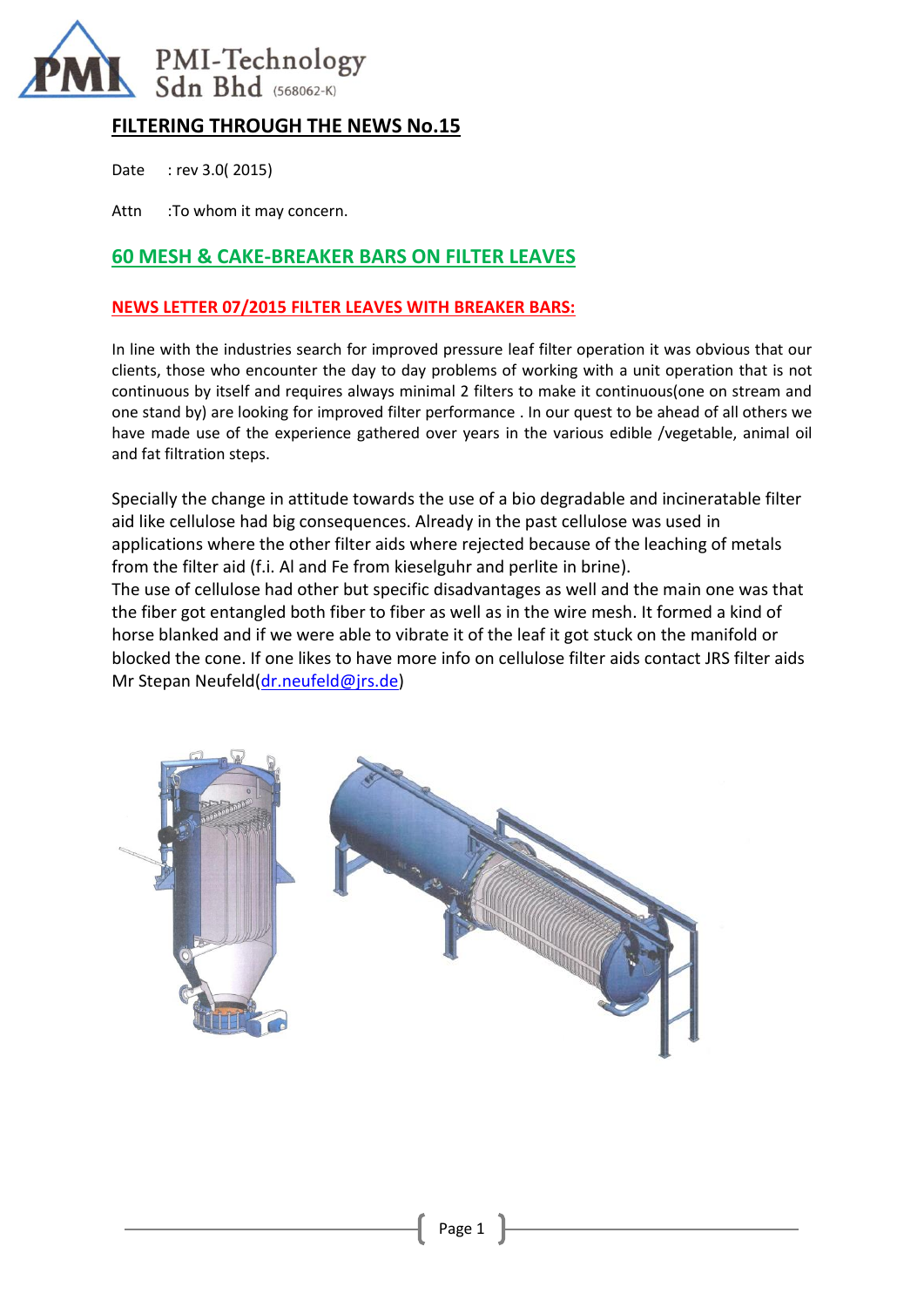

It was only after the processing industry got a re-newed interest in Cellulose as a result of its bio degradable nature in a world of environmental challenges. Not the fibrous type but now as a more cubical shape cellulose filter aid. Credit must be given to JRS Germany who , led by Stepan Neufeld, attacked the industry with new products for the various applications in the refining of oils and fats. This started with the cold pressed crude oil followed by winterised oils , hydrogenated oils (post bleach and interesterification) ,G/S in Bio-diesel and lately they also offer cellulose as filter aid but also as adsorbent material in dry degumming and bleaching. We don't want to comment on their products but ; FILTER AID = FILTER AID and ADSORBENT =ADSORBENT!

Already in the late 70 ties Manville produced a product called SORB SIL and the claim to fame was that it would do both nl act as filter aid and adsorb oil form an oil spill in water. Only the fact that the DE was positive charged and the Zeta potential difference made the oil being attracted to the Sorb Sil. Limited adsorptive capacity and a high price made the product disappear after 1 or 2 years.

At present the discussion is again about adsorption by cellulose and this due to the acid activation of the cellulose. We urge you and anyone else to test it and if possible let us have the results .

We don't want to comment on the enthusiastic market approach, don't automatically agree with all that is published but we follow the discussion with great interest. Some of the criteria are listed below and should be handled with care;

- 1) The use of (cellulose) filter aid as a pre-coat will result in drier cakes ?
- 2) The use of (cellulose) filter aids as pre-coat result in thicker cakes and the leaf pitch should be increased to 150 mm h.o.h.(is in most cases 75 mm)??.
- 3) The use of (cellulose) filter aids for bio-diesel G/S filtration should be in line with the use of breaker bars (vertical and horizontal on the filter leaves in order to enhance cake discharge).!!
- 4) The filter screen used should be 60 mesh to be sure the cake can be discharged properly.!!

We have been involved in a number of filtration test where this claim to fame was more or less installed and this is what we found.

# **A) Cake Drying;**

The drying of filter cakes(1) is the biggest lie you will come across in the refinery or biodiesel plants.

In order to get a dry as possible spend filter cake from G/S filtration we should consider the drying medium Nitrogen to be heated to 80 or 100 degrC. This will result in at least 3-5 % more dry solids in the spend cake if compared to blowing with cold N2.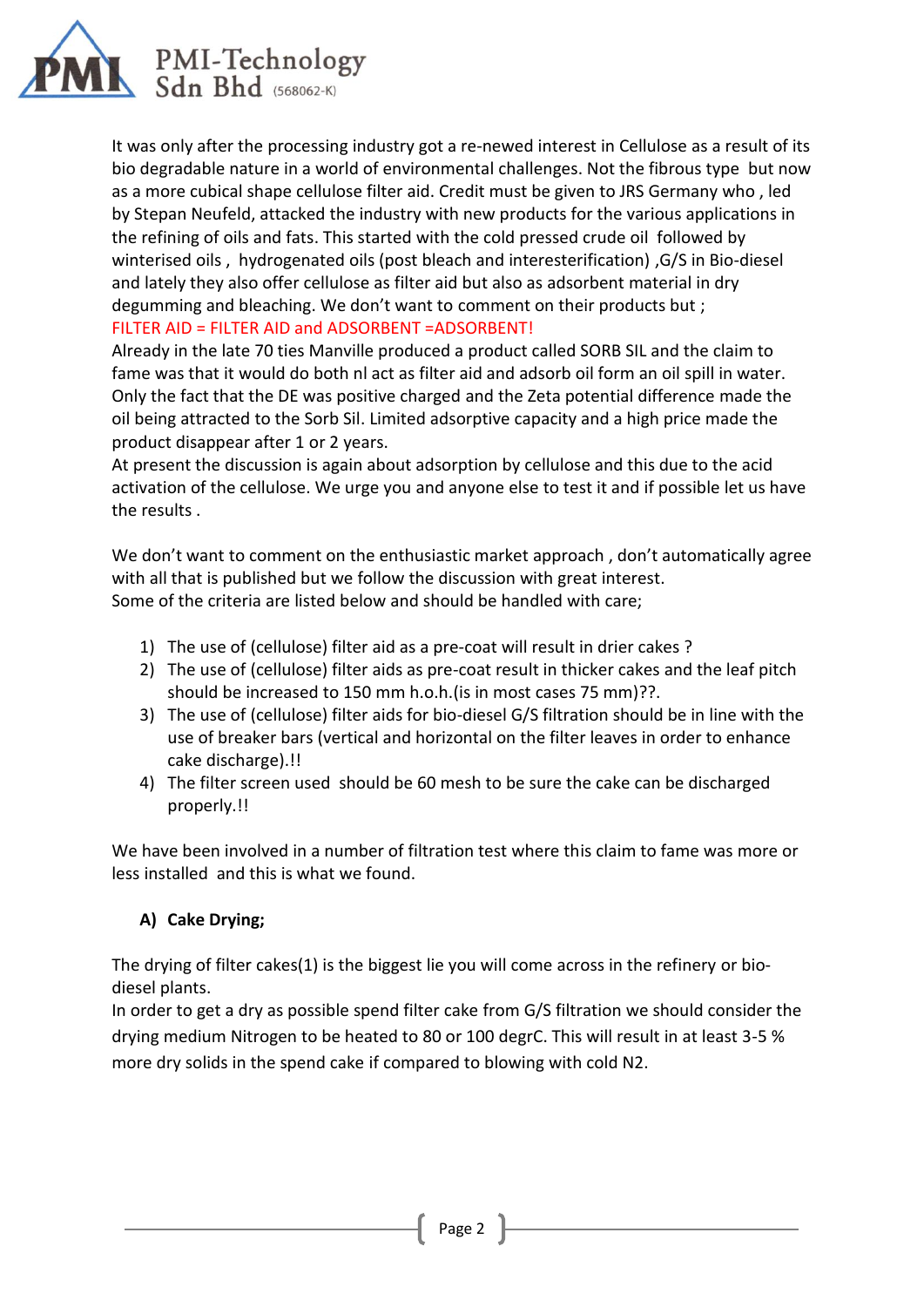

In the S/G filtration step drying with steam is optional but can be used without any filtration problems. Question is what to do with the condensate in the filter? Flash it off under vacuum ?? For bleached oil the drying with steam is std practice and the residual oil content in the spend cake is best at 22-25 % (AOCS petroleum extraction method AL 4031 E115)).

The amount of drying N2 used in the main filter is approx 0,15-0,2 Nm3 Nitrogen per sqm filter area per minute. N2 at 2-3 bar pressure and duration 15-20 minutes. In the case of steam we would recommend to use the figure of 1 kg stem at 2-3 bar pressure per kg dry cake per cycle based on 20 minutes drying max. With the fact that we are able to use filter aid there is no fear about the filterability of the product. The type and quantity of filter aid is the only important issue to watch. The choice of filter aid should be based on availability, price and disposal. Again our opinion would be ;

At all times it should be avoided that the use of a specific clay, adsorbent or filter aid results in a dedicated design and makes the use of other products not possible.

### **B) G/S pre-coat filtration of bio-diesel;**

The idea of a thicker cake if we use (cellulose) filter aid is by itself already strange. The max delta P is a function of the inlet pump pressure and the cake resistance. The more filter aid or body feed we use the thicker we can grow a cake but than we have to ask the question ;WHY? If we create more cake we are going to lose more product in the cake. It would be beneficial if the filter cycle can be extended to twice the time but we have not seen this happen in the plants we saw What we did see was the cake formed as a card board sheet that came of the surface of the leaves and instead of breaking up and falling down it was standing on the outlet manifold (or cone wall) and it fell together with the sheet from the other leaf and formed one big lump . Vibration only did not remove the cake from the filter and in many cases the filter had to be opened to manually assist the cake to fall. Filter cake with Kieselgur like FW 14 was more likely to break up .

#### **C) Screen selection in G/S pre-coat filtration;**

The use of the correct screen(see bulletin on screen selection how & why)has been very important in the success of the filtration performance. In the bleached oil filtration step we found that the screen 24 x 110 Dutch weave was the industry std. For some clay's the PZ80S Panzer cloth was giving improved performance but the results could not



be transferred to other applications like crude oil , winterized oil or Biofuel G/S filtration steps. The bleaching clay had a complete different

structure than the foots in crude oil, the crystals in winterized oil and the filter **120 micron and wire 0,26/0,36**



**Panzer Weave PZ80S with wire 0,2/0,4 mm and 80 micron**

aid in pre-coat applications specially when cellulose was used.

It is common knowledge that if possible the filtration should be done without the use of additional filter aid. In bleaching the clay is made to meet the filtration requirements and all manufacturers have products that say so;  $HF =$ high filtration , SF= speed filtration (see write up on bleaching).

If we however start to use a pre-coat material in the filtration of bleached oils the story will change.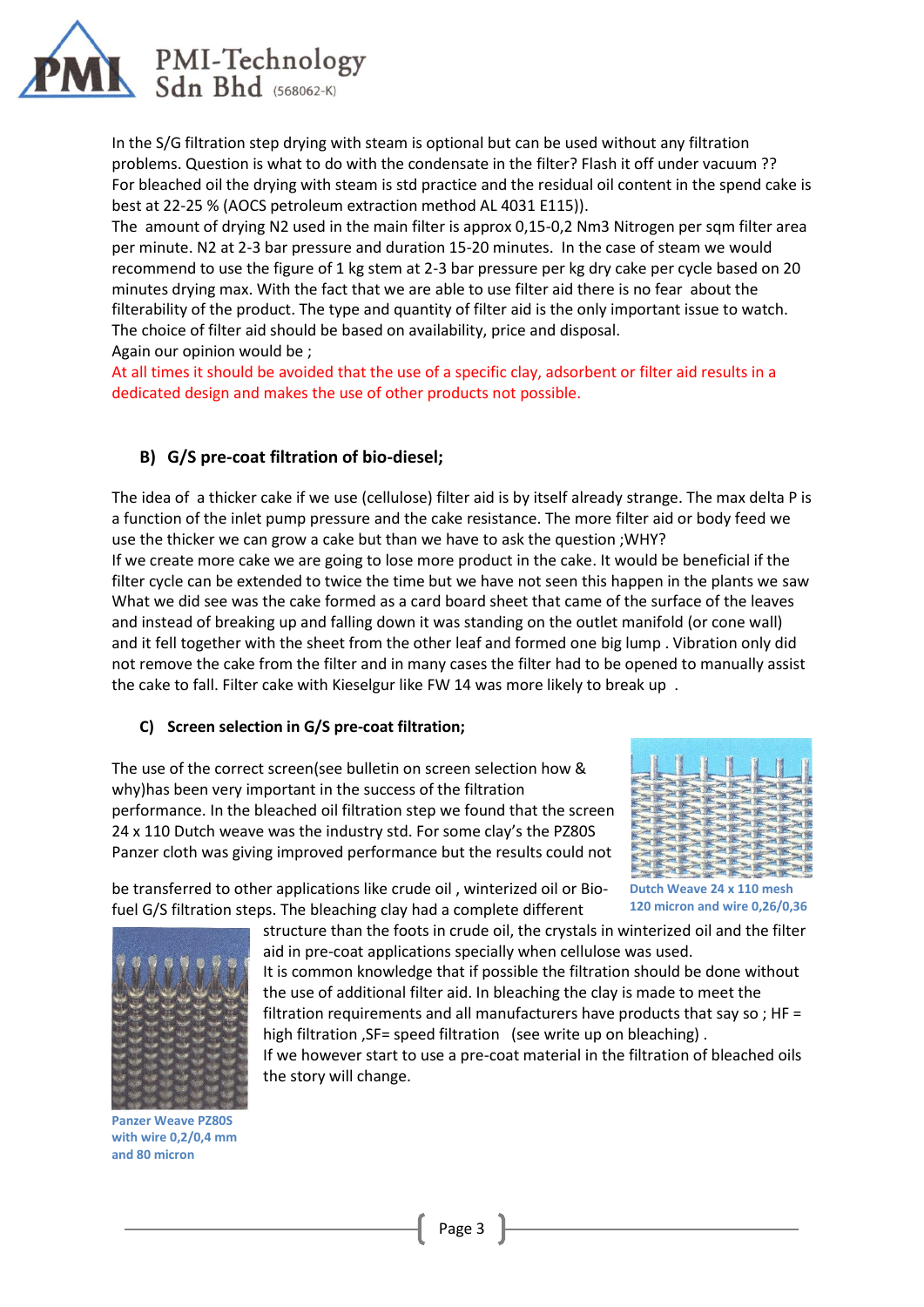

In order to improve the bleaching clay filtration but with the introduction of cellulose the screen became part of the equation. Cellulose fibers got entangled in the tight 24 x110 Dutch weave or PZ 80 S panzer weave screens so we had to look for alternatives. The most common used screen already in service at crude oil and winterized oil applications was introduced here as well. This 60 mesh plain weave screen however had only wire thickness of 0,19 mm and a nominal retention of 240 microns.

It was weak and very open with the result that once this was chosen in bleached oil filtration cases it would require a pre –coat prior to the actual filtration. The 240 micron was to open for the bleaching clay and re-circulation of the clay to get clarity would on this screen not work. The reasons for pre-coat are numerous but to mention the most common one we list;

- Pre-coat to cover all holes or, damage at leaf surface.
- Pre-coat to make layer between clay and screen to improve cake discharge.
- Pre-coat to make difficult to filter fine clays filterable.

All these are legitimate reasons to look at filter aids but keep in mind that with the addition of more solids we not only accept the extra cost of filter aid we also lose more oil.

In our quest to make a difference we have with the co-operation of a German weaving company developed a screen that has the advantages of the open 60 mesh plain weave screen, it is stronger and it has only 150 micron nominal retention. This results in a screen that can be operated with clay only and will last much longer due to it's strength .

For more info and material choice see bulletin on "screen selection".



**Plain Weave 60 mesh 240 micron with wire 0,19 mm**



**Twilled Weave wire 0,28 mm and 150 micron**

#### **D) BREAKER BARS ON FILTER LEAVES**

The last innovation is the use of breaker bars on the filter leaves and our special TWILLED 60 mesh screen. These new features are especially useful in cases where pre-coat with filter aid like DE or cellulose is used. Our 60 mesh **TWILLED** weave screen has only 150 micron nominal retention , the wire diameter is 0,26 and mm which makes it strong and durable but at the same time has the good cake discharging and pre-coat abilities.

The remaining issue however was the difficult cake discharge by vibrator assistance only. The cake had to be broken up in smaller particles. On leaves with a middle support there was a natural break line on the leaves and it could be observed that this break line made the cake in that particular area discharge better.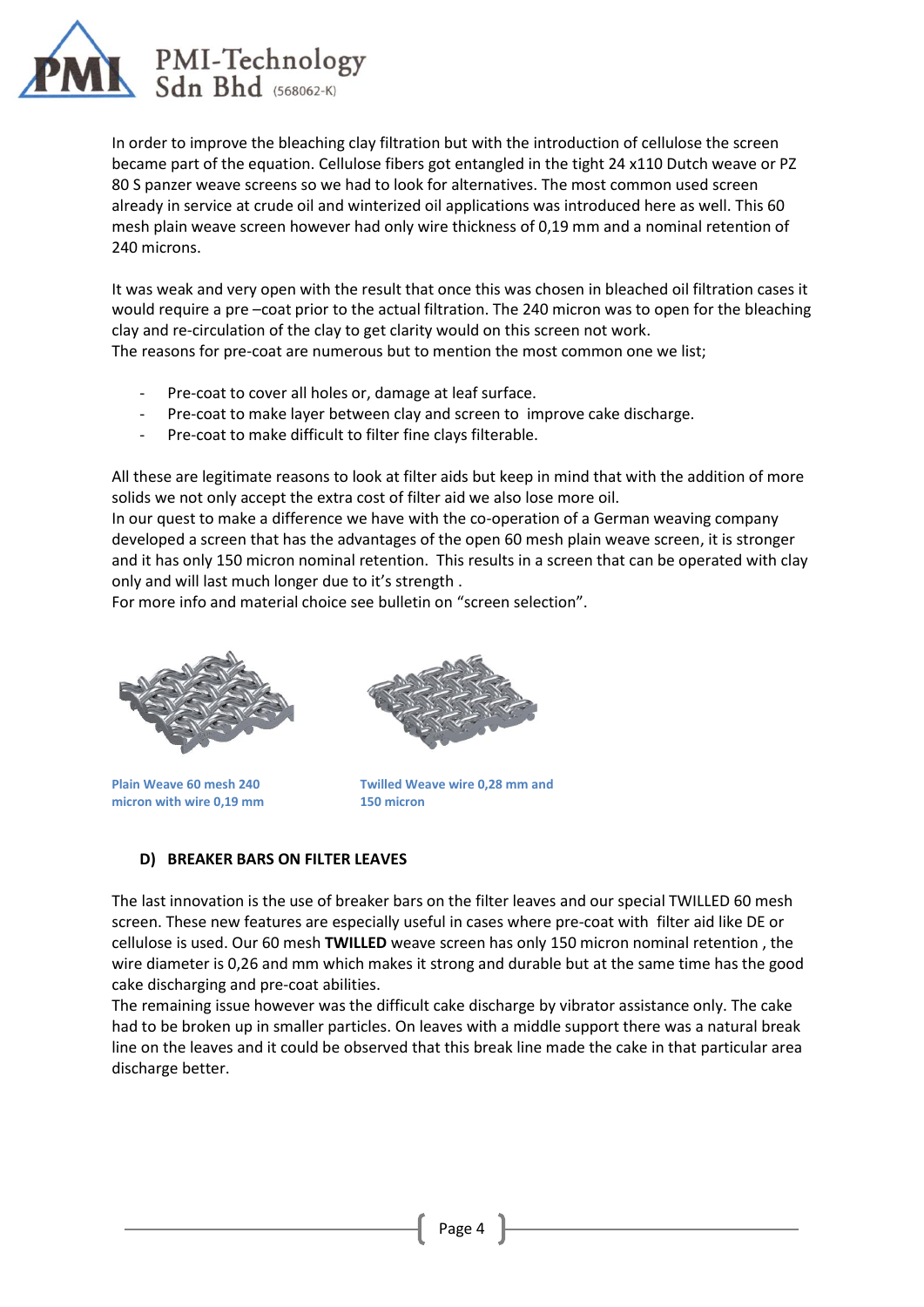

As seen on the pictures and after many tests and trials we have the option to offer filter leaves with or without breaker bars. The vertical breaker bars are strip type while the horizontal breaker bars are spring loaded wires to ensure that they remain tight and strait. With the already offered corner reinforcements this guarantees a strong and durable construction.



**Breaker bar construction**

**NOTE: The construction is such that it can be removed and the leaves re-screened if that is necessary. The leaves with breaker bars cannot be manually scraped . Only tapping with rubber mallets is possible to assist cake discharge when this is still necessary.** 



### **Corner reinforcement**



Page 5